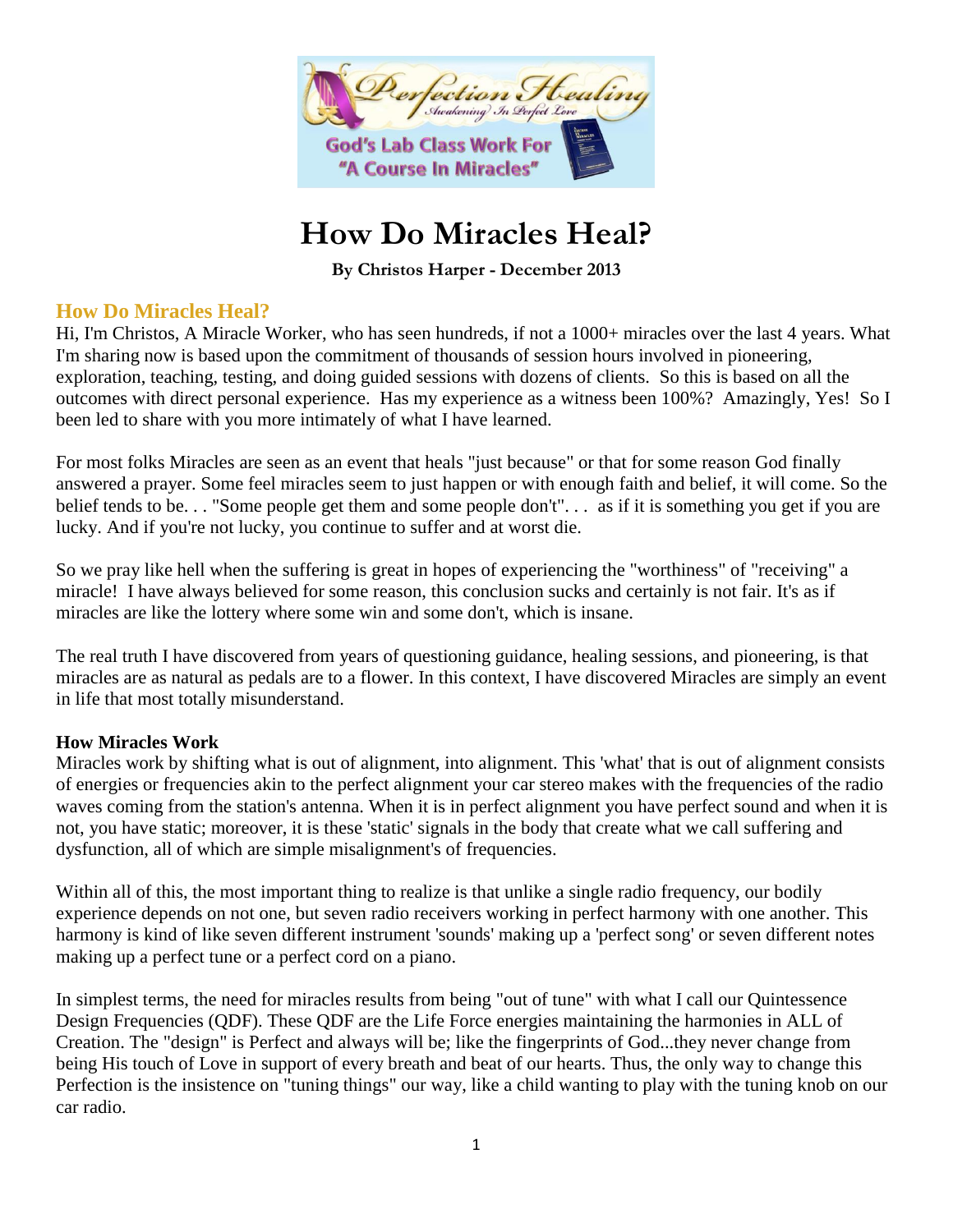This mistaken detuning is the cause to the effect of the dysfunctional (static) and illusional separation we perceive our reality to be due to the blocks it creates. As a result, our Heavenly experience of Perfection is distorted because of our insisting on defining it as something less than what it was created to be. No matter how small, defining something as less than what it is creates blocks or static in the Life Force matrix of our experience. A Miracle simply corrects this misperception and brings back into place the QDF that which is always here.

### **FACT, NOT FICTION... You Can Prove It To Yourself**

Ultimately, the key to understanding how exactly miracles work is by "experiencing them," for they operate beyond our limited mindset or ability to perceive. When we experience our QDF... or feel the correction, be the instant release of a headache or back pain, the healing of hemorrhoids, or any pain and dysfunction for that matter, the theory becomes reality. Once we feel it in that moment and not an instant before, the evidence of what was just explained becomes the new understanding. All that is needed is the willingness and courage to change your perceptions (have it realigned to the QFD); as you do, it changes how you see the world. This shift is the miracle, and it is this shift in perception that heals.

This 'change of perception' to many is often frightening because "change" always implies to our limited mindset a 'loss of control' or instability; but the true experience is or outcome with these shifts in perception, is always empowerment, empowering you beyond your wildest imaginings. This has been my personal experience and the experience observed in others. How does this happen? Because miracles bring clarity of the truth and the reality of who you are underneath the ego self.

It does require a willingness to change. Change how? From your way of thinking to God's way of Being. It is a change where you experience the peace and carefree feelings of your childhood innocence while being in the body of a mature adult. The contrast experienced by each miracle is great in most all cases... as follows are but a few examples:

**Man's Way of Thinking:** Sickness - Cause by limited bodies shifts to **God's Way of Being:** Sickness is not real, just a mistaken perception needing miracle correction.

**Man's Way of Thinking:** Pain and Suffering is real shifts to **God's Way of Being:** Perfect In His Image and Likeness. Our QDF is Perfect Love made manifest and the experience of it is simply held in the willingness to allow the miracle mindedness of God to be what it always is.

**Man's Way of Thinking:** Fear is real shifts to experiencing **God's Way of Being:** Love casts out all fear... for Perfect Love is ALL encompassing.

**Man's Way of Thinking:** Man can't talk to God directly shifts to **God's Way of Being:** God talks with us and will prove it to us and should fear him, we need only be willing to listen or be shown how.

**Man's Way of Thinking:** Oneness is a concept to be believed shifts to **God's Way of Being:** Oneness is felt once we release the blocks to our awareness of Love's presences.

**Man's Way of Thinking:** Experiencing God is Impossible while on the earth. We have to die first to receive understanding **God's Way of Being:** Dying or death has simply been man's belief usurping God's Truth for us, who created us immortal.

#### **How much willingness does it take?**

The simple willingness to be curious and ask, "what am I doing to block my experience of God's Way of Being or His point of view?" He does the rest. He wants to do the rest because He Loves us... all we need to do is step